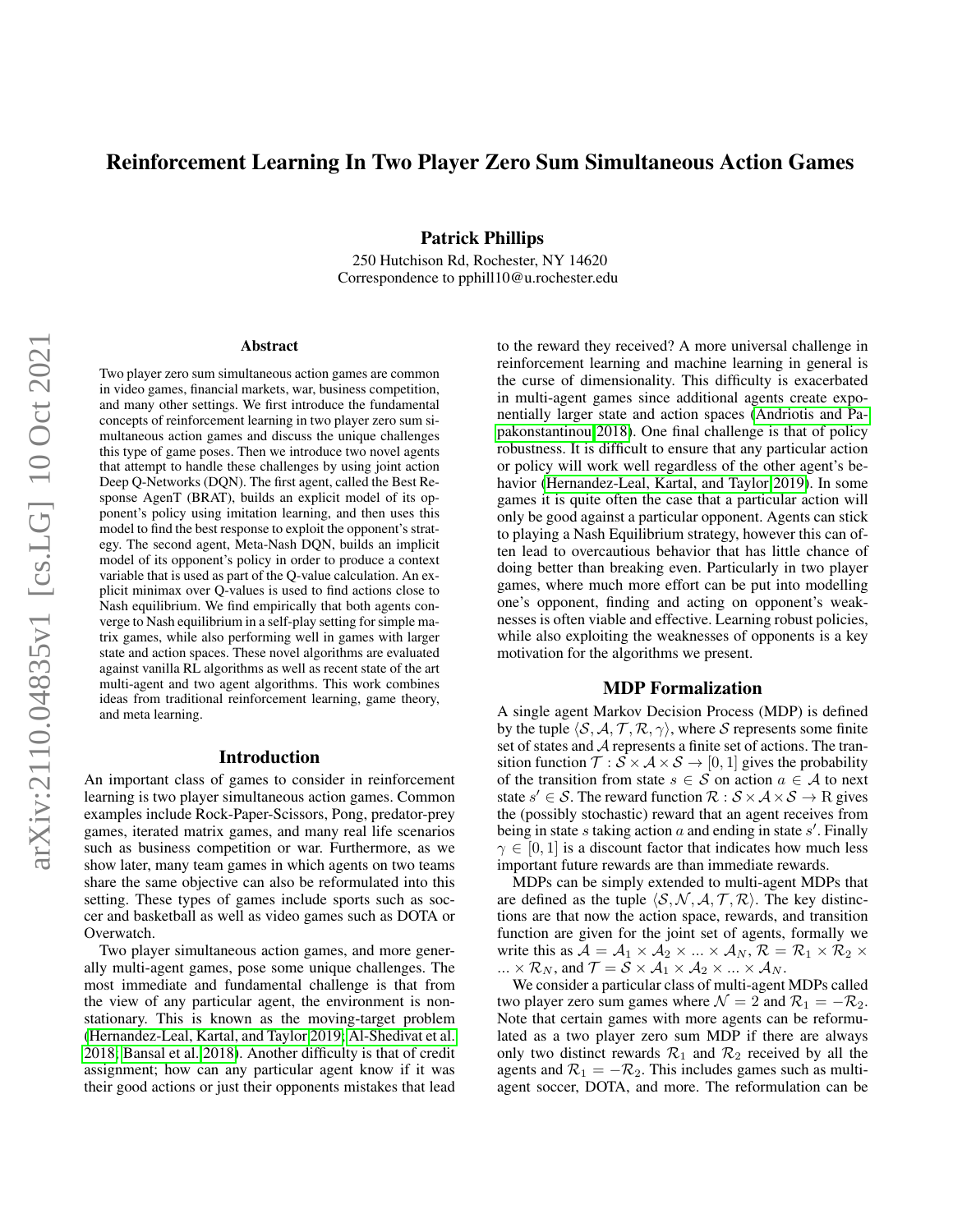achieved by setting the action space for the first agent to be the joint action  $A_1' = A_1 \times A_2 \times ... \times A_M$  for all agents who receive rewards  $\mathcal{R}_1$  and similarly setting the joint action  $A'_2 = A_1 \times A_2 \times ... \times A_p$  for agents who receive the rewards  $\mathcal{R}_2$ . Sometimes handling this class of multi-agent MDPs with joint actions can be beneficial, as it helps to better coordinate a team's actions, however sometimes the joint action space of size  $|A|^{\mathcal{M}}$  is far too large to consider as it grows exponentially with  $M$ , the number of agents on a team.

## Relevant Game Theory

The first key notion from game theory that we rely heavily on is that of Nash Equilibrium. A set of policies  $\pi(s)$  =  ${\{\pi_i(s)\}}_{i \in N}$  form a Nash Equilibrium if unilateral deviation from this equilibrium by a single agent cannot improve the value of that agent's policy. The value of a policy we view as the sum of discounted rewards, which we define for each agent i as

$$
\mathcal{R}_{i}\left(s;\pi_{i},\boldsymbol{\pi}_{-i}^{*}\right)=\mathrm{E}\left[\sum_{t=0}^{\infty}\gamma^{t}r_{i}(s_{t},\pi_{i}(s_{t}),\boldsymbol{\pi}_{-i}(s_{t})\right]
$$
(1)

Now formally, a collection of policies  $\pi(s)$  forms a Nash equilibrium if

<span id="page-1-0"></span>
$$
\mathcal{R}_{i}\left(s;\pi_{i},\boldsymbol{\pi}_{-i}^{*}\right)\leq\mathcal{R}_{i}\left(s;\pi_{i}^{*},\boldsymbol{\pi}_{-i}^{*}\right)
$$
 (2)

for all states s and admissible policies  $\pi_i$  and for all  $i \in N$ . In Eq. [2](#page-1-0) we use  $\pi^*$  to denote that the policies are that of a Nash Equilibrium, and the notation  $\pi_{-i}$  to denote the set of policies for all agents excluding the  $i$ -th agent.

One particular type of game that is of significant importance to subsequent sections are matrix games, and more specifically zero sum matrix games. A matrix game is defined uniquely by a payoff matrix  $\bf{A}$  such as



In the matrix game Player 1 chooses the a row, and Player 2 chooses a column. They then receive rewards according to the entry corresponding to the choice of row and column, where Player 1 receives reward  $x$  and Player 2 receives  $y$ . The game is zero sum if  $x = -y$  for all entries, and in this case the game can be specified by only a single entry at each location of the matrix. Each player is generally allowed to use a mixed strategy which is a probability distribution over available actions. The extension of matrix games to  $n$ -agents is a straightforward process which uses payoffs given by  $n$ dimensional tensors.

John Nash proved that any game with a finite number of players each allowed to use a mixed strategy over a finite set of actions has at least one Nash Equilibrium [\(Nash 1950\)](#page-7-0). However, it has since been proved that finding if there exists a second equilibrium point is NP-Complete [\(Daskalakis,](#page-6-4)

[Goldberg, and Papadimitriou 2009\)](#page-6-4). There are many algorithms to find the Nash Equilibria of matrix games, however they all take exponential time in the worst case. One particularly useful algorithm for our purposes however is the Lemke-Howson algorithm which efficiently finds *one* equilibrium point (it also takes worst case exponential time, but practically runs much faster than this) [\(Lemke and How](#page-6-5)[son\)](#page-6-5). We use the Lemke-Howson algorithm to compute Nash Equilibrium of matrix games throughout this work. For a simple example of Nash Equilibrium, consider the Prisoner's Dilemma where each player can either cooperate (*Co*) or defect (*Def*).

|          |     | Player 2 |              |
|----------|-----|----------|--------------|
|          |     |          | $De^{\cdot}$ |
|          | Cо  |          |              |
| Player 1 | Def |          |              |

Consider the two strategies in which each player plays *Def* ; if either agent were to unilaterally deviate from this strategy they would be worse off. Thus this is the Nash Equilibrium, despite the counter-intuitive fact that both parties would be better off if they cooperated.

Iterated matrix games, which are used as the environment for some of our experiments, consist of repeatedly playing a matrix game. The state in these iterated matrix games is encoded as the most recent set of actions. In multi-stage games such as iterated matrix games, there are many more complex notions of equilibrium points that go beyond Nash Equilibrium since unilateral deviation is an unreasonable basis. The most fundamental equilibrium point, called the Subgame perfect Nash Equilibrium, describes a set of strategies in multi-stage games that are Nash Equilibrium strategies in every subgame, where a subgame is any smaller part of the multi-stage game [\(Harsanyi, Selten et al. 1988\)](#page-6-6). For games with only a single Nash equilibrium point such as the Prisoner's Dilemma, the Subgame perfect Nash Equilibrium is again to always defect, even though this makes both players much worse off than cooperating, especially for games with many iterations. However, since the games we consider are zero-sum, we do not have to contend with handling counterintuitive equilibria like this one.

### Deep Q-Network (DQN)

The explosion of reinforcement learning has been largely inspired by the 2015 paper by Mnih et. al. that introduced Deep Q-Networks (DQN) [\(Mnih et al. 2015\)](#page-7-1). DQN learns to simply minimize the loss function

<span id="page-1-2"></span>
$$
L_i(\theta_i) = \mathrm{E}_{(s,a,s',r) \sim D} \left[ \left( Q(s,a;\theta_i) - r + \gamma \max_{a'} Q(s',a',\theta_i^-) \right) \right]
$$
\n(3)

where  $\theta_i$  denotes the parameters of the Q-Network at iteration *i*, and  $\theta_i^-$  denotes the parameters of a target Q-network that is periodically updated to the current Q-Network. This loss function, sometimes called the TD(0) loss, is a one step bootstrap that was first inspired by Bellman's steady state equation for the Q-function. The term

<span id="page-1-1"></span>
$$
r + \gamma \max_{a'} Q(s', a', \theta_i^{-})
$$
\n(4)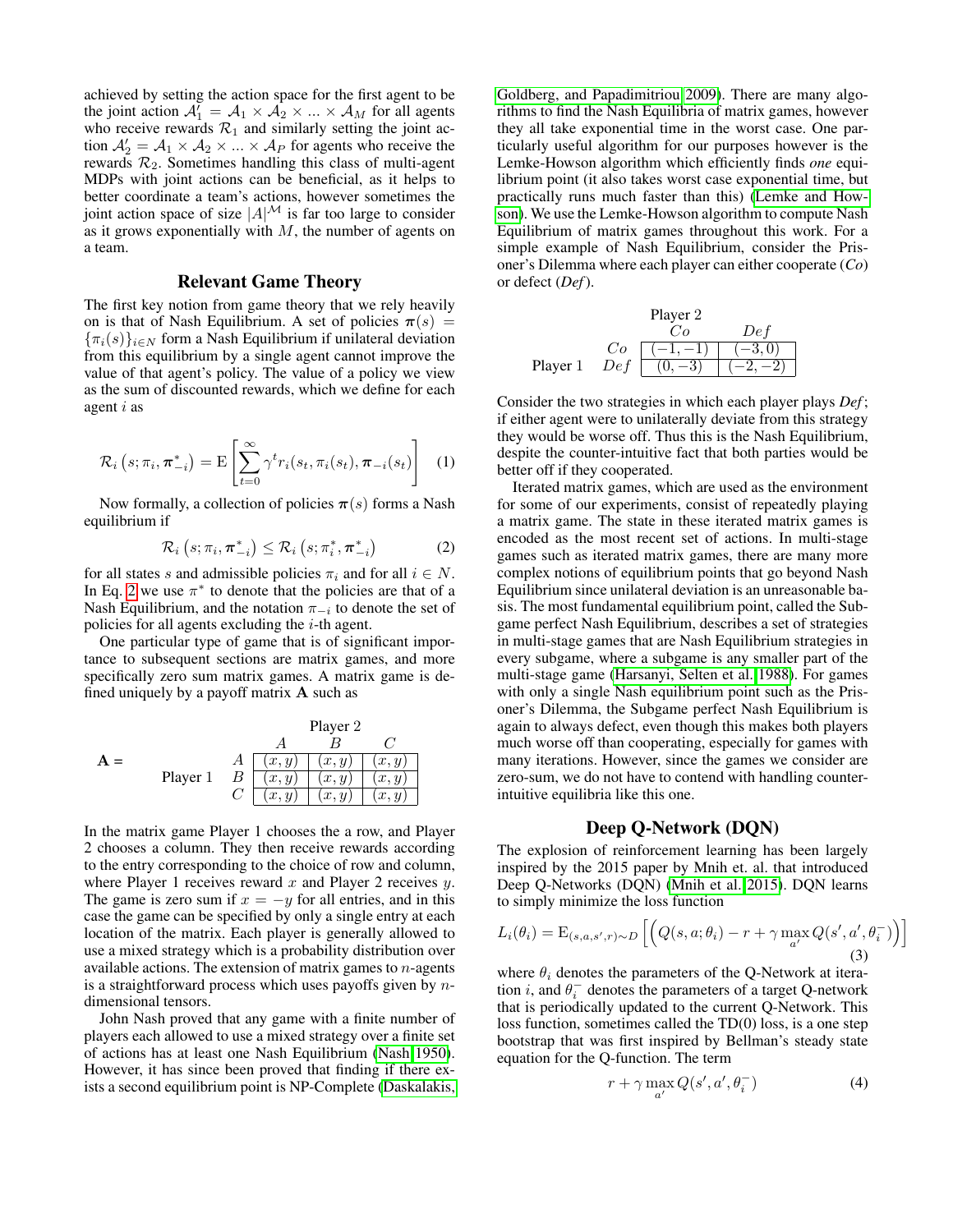<span id="page-2-0"></span>

Figure 1: Minimax-DQN architecture

is referred to as the target or TD-target, since this is the target that we are chasing with our updates to parameters  $\theta$ . During optimization of the loss function, minibatches of experience which consist of transitions  $(s, a, s', r)$  are drawn from the replay buffer D. The use of this replay buffer from which random samples are drawn stands in contrast to prior work in which updates to the Q function were done online (in sequential order of experience). Using a replay buffer to decorrelate transitions, and also using a target network to compute targets to avoid a non-stationarity problem were two pivotal contributions of Mnih et. al.'s DQN.

## Minimax-DQN

A Minimax Q-Learning algorithm was proposed in 1994 by Michael Littman [\(Littman 1994\)](#page-7-2). This algorithm explicitly calculates min-max values of matrix games and does exact tabular updates. Recent work has extended Littman's algorithm to make use of function approximation similarly to DQN [\(Fan et al. 2020\)](#page-6-7) in an algorithm called Minimax-DQN. The Minimax-DQN algorithm is the building block of our RL agents.

The key insight that Littman had in his 1994 work was that at any particular state  $s \in S$  the Q-function  $Q(s, \cdot, \cdot)$ can be thought of as a matrix game where the entries represent the values of being in state s, and where the first agent selects a row action and the second agent a column action. Since the first agent is trying to maximize his rewards, and the second agent is trying to minimize the first agent's rewards (maximize his own rewards), we can take the Nash Equilibrium value of  $Q(s, \cdot, \cdot)$  with a min-max calculation, and then use this value to find the TD-target. This yields the intuitive extension of DQN algorithms to simply adapt the TD(0) loss by replacing target values of Eq. [4](#page-1-1) with

$$
y_i = r_t + \gamma \cdot \operatorname*{maxmin}_{a} \mathbb{E}\left[Q_{\theta}^{-}(s_{t+1}, a, b)\right].
$$
 (5)

While Littman originally proposed this TD-target for tabular values, it is also useful when using function approximators like neural networks. More specifically, a Deep-Q-Network typically takes in the state and outputs the value for taking any given action from that state. Thus to use this minimaxtarget, we use a Minimax-DQN that outputs a matrix of values as shown in Figure [1.](#page-2-0) The loss is then given analogously to Equation [3,](#page-1-2) by simply substituting in the TD-target given in Equation [4.](#page-1-1) Algorithm 1 shows the full pseudocode for Minimax-DQN utilizing minimax target values.

#### Algorithm 1 Minimax-DQN

Input: A two player zero-sum Markov game  $(S, A, B, P, R, \gamma)$ , replay buffer D, minibatch size *n*, set of opponent policies  $\pi_i$ , and architecture of minimax deep Q-network  $Q_{\theta} : \mathcal{S} \to \mathcal{A} \times \mathcal{B}$ . Initialize replay memory  $D$  to capacity  $N$ Initialize action-value network  $Q_{\theta}$  with random weights  $\theta$ Initialize target network  $Q_{\theta}^- = \tilde{Q_{\theta}}$ while not done do for  $k = 1, K$  do Set  $a_t$ ,  $b_t$  = argmax  $b_t$  $\mathop{\mathrm{argmin}}_{a_t} Q_{\theta}(s_t, a_t, b_t)$ Execute actions  $a_t$  and  $b_t$  and observe reward  $r_t$ and state  $s_{t+1}$ Store transition  $(s_t, a_t, b_t, r_t, s_{t+1})$  in  $\mathcal{D}_i$ end for Sample minibatch of transitions  $(s_t, a_t, b_t, r_t, s_{t+1})_{i \in [n]}$  from  $\mathcal{D}_i$ Set target  $y_i = r_{t,i} + \gamma \cdot \max_a \min_b \left[Q_{\theta}^{-}(s_{t+1,i}, a, b)\right]$ 

using target network  $Q_{\theta}^-$ . Then optimize parameters using loss  $\overline{P}$ 

$$
L(\theta) = \frac{1}{n} \sum_{i \in [n]} (y_i - Q_{\theta}(s_{t,i}, a_{t,i}, b_{t,i}))^2
$$
hile

end w

## Best Response AgenT (BRAT)

The first agent we introduce is the Best Response AgenT BRAT. BRAT uses Minimax-DQN updates to learn a Qfunction while simultaneously building a model of its opponent's policy using imitation learning. Ideally a few-shot or one-shot imitation learning algorithm would be used, however for simplicity we implement the imitation learning using a simple classification NN that is trained on (state, action) pairs from its opponent.

This naive form of imitation learning, often called behavioral cloning, suffers from compounding error caused by covariate shift [\(Ross and Bagnell 2010\)](#page-7-3). Essentially, once the imitation learner makes one mistake, it will now be working with state spaces that come from outside the distribution of data it trained on, and continue to make more mistakes and progress further from its training distribution. For the small state spaces that we run experiments on, behavioral cloning proves sufficient.

Pseudocode for BRAT is given in Algorithm 2. The first difference between the Minimax-DQN algorithm and BRAT is that we train against a particular opponent instead of in self-play. We thus construct a classification model of this particular opponent's policy,  $\pi_{\phi}^{opp}$ , and periodically update it using log-loss. BRAT uses the model  $\pi_{\phi}^{opp}$  to exploit our opponent by choosing actions greedily as

$$
a_t = \underset{a_t}{\text{argmax}} \ \pi_{\phi}^{opp}(s_t) Q_{\theta}(s_t, a_t, \cdot). \tag{6}
$$

Here the policy  $\pi_{\phi}^{opp}(s_t)$  is a vector of probabilities for each action given by our classification model, and we multiply by whichever column of the Q value matrix  $Q_{\theta}(s_t, \cdot, \cdot)$  that will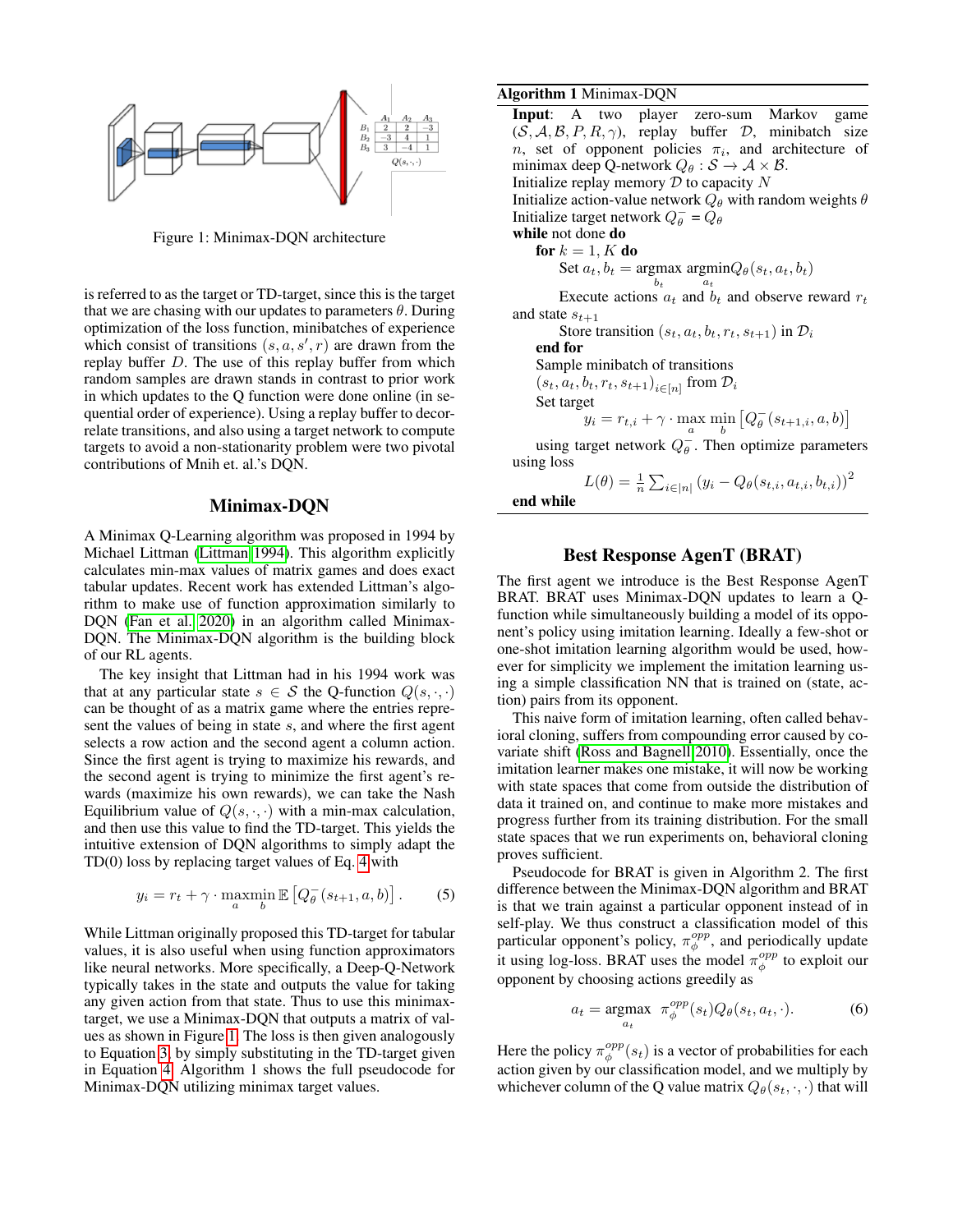#### Algorithm 2 Best Response AgenT (BRAT)

Input: A two player zero-sum Markov game  $(S, \mathcal{A}, \mathcal{B}, P, R, \gamma)$ , replay buffer  $D$ , minibatch size *n*, opponent policy  $\pi^{opp}$ , and architecture of minimax deep Q-network  $Q_{\theta}: \mathcal{S} \to \mathcal{A} \times \mathcal{B}$ . Initialize opponent policy model to  $\pi_{\phi}^{opp}$ Initialize replay memory  $D$  to capacity  $N$ Initialize action-value network  $Q_{\theta}$  with random weights  $\theta$ Initialize target network  $Q_{\theta}^- = Q_{\theta}$ while not done do for  $k = 1, K$  do Select actions  $a_t = \underset{a_t}{\arg \max} \ \pi_{\phi}^{opp}(s_t)Q_{\theta}(s_t, a_t, \cdot)$  $b_t = \pi^{opp}(s_t)$ Execute actions  $a_t$  and  $b_t$  and observe  $r_t$  and  $s_{t+1}$ Store transition  $(s_t, a_t, b_t, r_t, s_{t+1})$  in  $\mathcal{D}_i$ end for Sample minibatch of transitions  $(s_t, a_t, b_t, r_t, s_{t+1})_{i \in [n]}$  from  $\mathcal{D}_i$ Set the target  $y_i = r_{t,i} + \gamma \cdot \max_a$  $\left[\pi^{opp}_{\phi}(s_{t+1,i})Q^{-}_{\theta}(s_{t+1,i}, a, \cdot)\right]$ OR  $y_i = r_{t,i} + \gamma \cdot \max_a \min_b \left[Q_{\theta}^{-}(s_{t+1,i}, a, b)\right]$ using target network  $Q_{\theta}^-$ . Then optimize parameters with loss:  $L(\theta) = \frac{1}{n} \sum_{i \in [n]} (y_i - Q_{\theta}(s_{t,i}, a_{t,i}, b_{t,i}))^2$ Update  $\phi$  using log-loss for (state, action) pairs:  $L(\phi) = -\frac{1}{N} \sum_{i=1}^{N} \sum_{j=1}^{M} \text{I}(a_j = a_{t,i}) \log \pi_{\phi}^{opp}(s_{t,i})$ 

yield the highest expected value. Figure [2](#page-3-0) shows an example of this vector-matrix product for a 3-action game.

end while

<span id="page-3-0"></span>

Figure 2: Policy times  $Q(s, \cdot, \cdot)$  value matrix in 3-action game.

In Algorithm 2, the last notable difference is that the TDtarget is set as either

$$
y_i = r_{t,i} + \gamma \cdot \max_a \left[ \pi_{\phi}^{opp}(s_{t+1,i}) Q_{\theta}^-(s_{t+1,i}, a, \cdot) \right]
$$
  
*OR*  

$$
y_i = r_{t,i} + \gamma \cdot \max_a \min_b \left[ Q_{\theta}^-(s_{t+1,i}, a, b) \right].
$$

The first option is more greedy; we assume the value of being in subsequent state  $s_{t+1}$  is dependent on our model of our opponent's policy, and act accordingly. The second

option assumes that our opponent will act optimally from the subsequent state. We found empirically that the second option is generally more effective, although computing the min-max value of the game can be much more computationally expensive, especially for large action spaces.

## Meta-Nash DQN

The second agent we introduce builds an *implicit* model of the opponent using a GRU to create a context variable  $C$ which is in turn used to compute matrix values  $Q(C, s, \cdot, \cdot)$ . To select actions, this agent directly computes a Nash-Equilibrium policy for the particular output  $Q(s, \cdot, \cdot)$ .

The implicit model of the opponent's policy is constructed using (state, action) pairs, similar to BRAT. During execution, the pairs  $(S_{t-1}, a_{t-1})$  are continually fed into the GRU to produce a context variable  $C_{t-1}$ . This context variable is fed into the DQN, along with the current state, to produce matrix values  $Q(C_{t-1}, s, \cdot, \cdot)$ . The Nash Equilibrium set of policies are explicitly calculated with the Lemke-Howson algorithm, and an action is sampled from the mixed Nash Equilibrium policy for the Meta-Nash Agent. The contiguous trajectories are stored in the replay buffer along with the context variables  $C$  and hidden states  $h$  which are needed to learn the parameters of the GRU.

During training, random chunks of the trajectories are sampled of length equal to a *GRU-length* hyperparameter, and fed into the GRU along with the correct hidden state obtained from the replay buffer to produce context  $C_{t-1}$ . TD-targets are computed using the min-max Nash Equilibrium values similar to Minimax-DQN, but now also using the context variable from the replay buffer. The TD-error is both a function of the parameters  $\phi$  of the GRU and the parameters  $\theta$  of the DQN:

$$
L(\theta, \phi) = \mathcal{E}_{(s,a,b,s',r) \sim D} \left[ \left( Q_{\theta}(C^{\phi}, s, a, b) - r + \gamma \underset{a'}{\text{maxmin}} Q_{\theta}(C^{\phi}, s', a', b') \right)^{2} \right].
$$

The full pseudocode for the Meta-Nash Agent is given in Algorithm [3.](#page-4-0)

This algorithm is called *Meta*-Nash DQN because there is a nice parallel between opponent modelling using a GRU and the work of Meta-Q-Learning [\(Fakoor et al. 2020\)](#page-6-8). If we consider each opponent we train against as a distinct task, then Fakoor et. al.'s Meta-Q-Learning would feed in transitions  $(s, a, s', r)$  into a GRU to produce a context variable which in turn is used to produce Q-values. Unlike Meta-Q-Learning, we only need the context variable to contain information about our opponent's policy, and not the reward or transition functions and thus we only feed in  $(s, a)$  pairs into the GRU. Furthermore, we want to be able to model our opposing agent as a nonstationary entity instead of part of the environment, and therefore handle a matrix of Q-values.

### Related Work

Literature on multi-agent reinforcement learning (MARL) and competitive games has recently surged in popularity.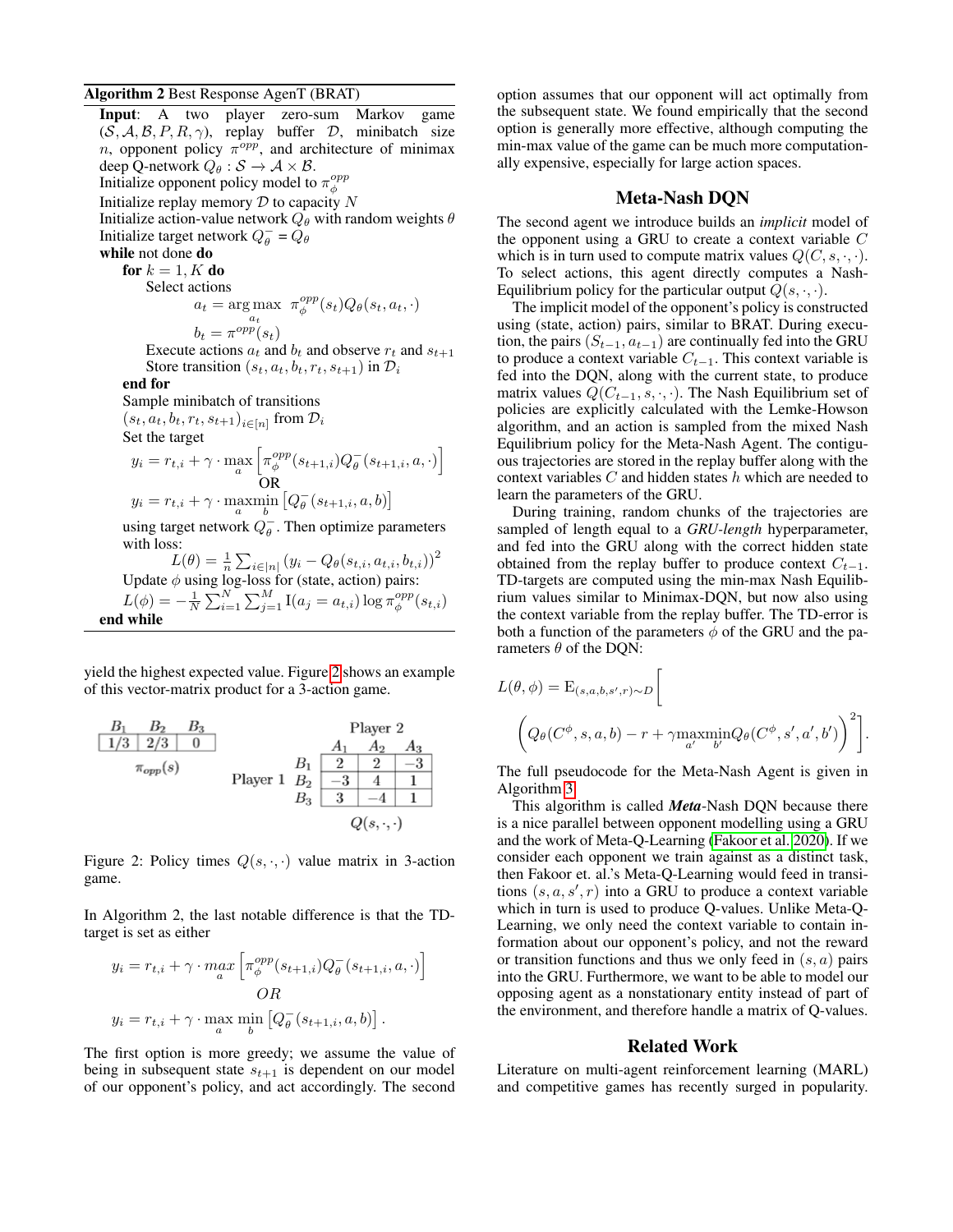### <span id="page-4-0"></span>Algorithm 3 Meta Learning Nash-DQN

Input: A two player zero-sum Markov game  $(S, A, B, P, R, \gamma)$ , replay buffer D, minibatch size n, set of opponent policies  $\pi_i$ , and architecture of minimax deep Q-network  $Q_{\theta} : \mathcal{S} \times \mathcal{A} \times \mathcal{B} \rightarrow \mathcal{R}$ . Initialize replay memory  $D$  to capacity  $N$ Initialize action-value network  $Q_{\theta}$  with random weights  $\theta$ Initialize target network  $Q_{\theta}^* = Q_{\theta}$ 

Initialize context GRU with parameters  $\phi$  and set *GRU*-*Length*

while not done do Sample batch of policies  $\pi_i$ for each  $\pi_i$  do for  $k = 1, K$  do Select opponent action  $a_t \sim \pi_i$ Select own action  $b_t \sim \max \min Q_{\theta}(C_{t-1}, S_t, a_t, b_t)$ Execute actions  $a_t$ ,  $b_t$  and observe  $R_t$ ,  $S_{t+1}$ Feed transition through GRU  $h_t, C_t = GRU_{\phi}(h_{t-1}, (S_t, a_t))$ Append transition  $(h_{t-1}, C_t, S_t, a_t, b_t, R_t, S_{t+1})$ To replay buffer  $\mathcal{D}_i$ end for Sample minibatch of transitions from  $\mathcal{D}_i$ Compute adapted paramters by setting the target  $y_i = R_t + \gamma \cdot \max_a \min_b \left[ Q^*_\theta(C_{t,i}, S_{t+1,i}, a, b) \right]$ and then updating parameters  $\theta, \phi \leftarrow \argmin \sum_{i \in [n]} (y_i - Q_{\theta}(C_{t-1,i},S_{t,i},a_{t,i},b_{t,i}))^{\text{C2}}_{\text{BS}}$ end for end while

Early attempts approached multi-agent problems with single agent learners that treat other agents as part of the environment. However, this has been found not to work well in practice, likely due to the nonstationarity of each agent's environment [\(Matignon, Laurent, and Le Fort-Piat 2012\)](#page-7-4). There has been extensive work focusing explicitly on two player games in strategic turn based setting such as Go, Chess, and Backgammon [\(Tesauro 1994;](#page-7-5) [Silver et al. 2018\)](#page-7-6). There has been much less focus on the two player simultaneous action games that we address.

An important algorithm in the history of MARL developed by Lowe et. al. is Multi-Agent Deep Deterministic Policy Gradients (MADDPG) [\(Lowe et al. 2017\)](#page-7-7). MAD-DPG uses a centralized Q-value  $Q_i^{\pi}(s, a_1, ..., a_n)$  function for each agent  $i$  which takes as input the state and actions of each agent, and outputs the Q-value for agent  $i$ . Lowe et al. derive an actor critic method similar to DDPG to learn a policy from this value function in continuous action spaces. However, to update the Q-value function requires the policy of other agents. Lowe et al. suggest using maximum likelihood with entropy regularization to model other agents' policies when they are unknown.

Recently Li. et al. proposed an extension to MADDPG called Minimax Multi-Agent Deep Deterministic Policy

Gradients (M3DDPG) [\(Li et al. 2019\)](#page-6-9). This algorithm adds the assumption that all other agents are acting adversarially, and thus takes a minimum over all opponent actions in Qvalue updates. However, they note that finding the min over all other agents actions is computationally intractable, especially as they work with continuous action spaces. Thus they use a linear approximation of the Q-function and take one gradient step towards the action that minimizes the Q-value. This algorithm is a nice extension of the Minimax-DQN algorithm from [\(Fan et al. 2020\)](#page-6-7) to continuous action spaces with multiple agents. However, like the Minimax-DQN algorithm, M3DDPG forces the agent to act conservatively with no way to exploit a suboptimal opponent.

There have also been many efforts in MARL that use a central value network (either  $V(s)$  or  $Q(s, a)$ ) which can be decomposed into individual value functions for each agent [\(Sunehag et al. 2018;](#page-7-8) [Rashid et al. 2018\)](#page-7-9). However, these methods have only been used in cooperative settings. One of the main motivations of such an approach in multiagent scenarios is that again the joint action space grows exponentially in the number of agents, and thus planning with a classic central value network is intractable for many problems. These methods have proved effective in cooperative games such as team searching and fetching and Starcraft unit micromanagement [\(Foerster et al. 2017\)](#page-6-10).

Michael Bowling and Manuela Veloso introduced two algorithms for handling two player simultaneous action games using tabular Q-value functions and policies [\(Bowling and](#page-6-11) [Veloso 2001\)](#page-6-11). The first simple algorithm called policy hill climbing (PHC) is sort of tabular actor critic method that uses mixed strategies. The second algorithm called Win or Lose Fast PHC (WoLF PHC) adds a variable learning rate to the PHC algorithm which is large while WoLF PHC is losing and small when WoLF PHC is winning, where winning/losing is evaluated by comparing the most recent returns to average returns.

A more recent paper that handles two player simultaneous action games is Learning with Opponent Learning Awareness (LOLA) [\(Foerster et al. 2018\)](#page-6-12). LOLA is a policy gradient algorithm that uses the parameters of their opponent to make policy updates based on a forecast of their opponent's learning. To do so, Foerster et. al assume that they have access to their opponents policy parameters, which the authors admit is a unrealistic assumption. They develop a weaker version of LOLA which does not make this assumption, and instead uses a maximum likelihood estimate to infer their opponents policy, similar to MADDPG.

## Experiment Methodology

We consider tests in two different environments: (1) a simple iterated matrix game of Matching Pennies, and (2) a predator-prey game. The first environment consists of repeatedly playing the matrix game shown in Figure [3.](#page-5-0) The second environment takes place in a gridworld as depicted in Figure [4,](#page-5-1) where some agents are predators, and other are prey. The predators get +1 reward whenever they catch a prey, and the prey get -1 reward whenever they are caught. The discount factor  $\gamma$  is important in this setting so that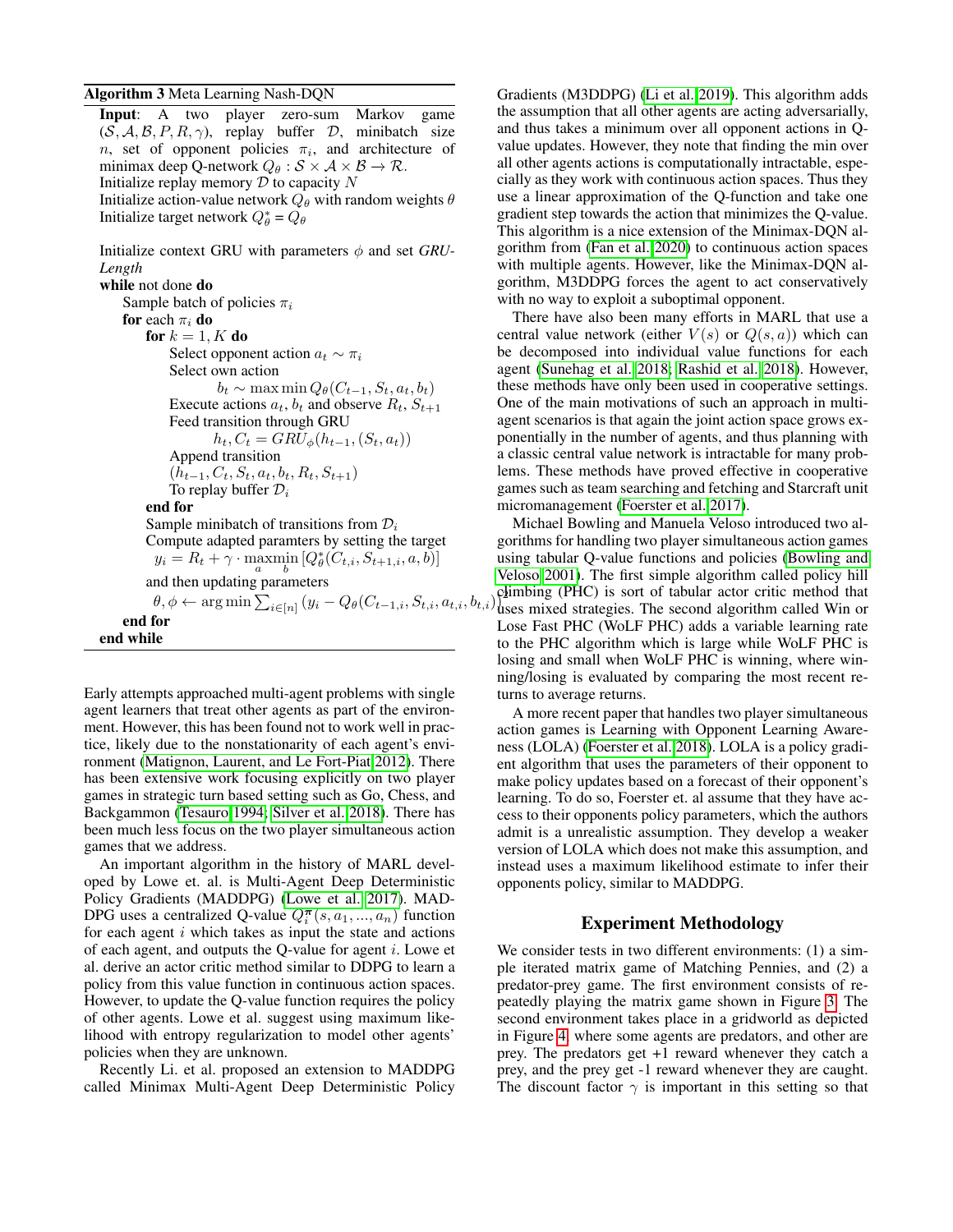predators are incentivized to quickly catch the prey, and the prey are incentivized to survive for as long as possible.

<span id="page-5-0"></span>

Figure 3: Payoff Matrix for Matching Pennies Game

<span id="page-5-1"></span>

Figure 4: Sample environment for predator-prey game

In both environments we set up a tournament that consists of multiple agents competing in a round-robin setting. We consider six agents; the Best Response AgenT (BRAT), the Meta-Learning NashDQN (Meta-Nash), Win or Lose Fast Policy Hill Climbing (WoLF-PHC), single agent Q-Learning (Q-Learning), single agent Policy Gradient (PG), and Learning with Opponent Learning Awareness (LOLA). During the round robin tournament, all pairs of agents play some number of matches/episodes against eachother. For the Iterated Matching Pennies environment, the matches/episodes consist of 100 transitions. A total of 50 episodes are run consecutively. This is done for 25 different random trials (different parameter initialization).

For the predator-prey game we use a similar tournament setup, however the number of transitions per episode generally does not reach the maximum of 100 transitions, as the prey is caught sooner. Since the episodes are typically shorter, we run for a total of 200 different episodes. We experiment with both a 1v1 predator-prey game and a 3v1

predator-prey game where we take the joint action space of the 3 predators to reduce the problem to a two agent MDP.

Before the round robin tournaments there is the option to pretrain the agents. Notice that the algorithms we develop, and in particular the Meta-Nash DQN are designed to train against many different agents in order to be able to quickly adapt to playing a new agent (the simple behavioral cloning of BRAT does not actually use/require this setup, but ideally a few-shot imitation learning algorithm that did utilize this pretraining would be used instead of behavioral cloning). Other algorithms typically do not have a pretraining step like this. For the Iterated Matching Pennies tournament we do not pretrain, but for the predator-prey environment we do pretrain each agent by allowing all pairs of agents to play for 50 episodes before results are started to be recorded (only a single set of parameters for each agent are used during this step, while during the tournament each agent has a different set of parameters for each match).

We restrict our testing to smaller environments where the success of each agent's action is meaningfully dependent on the opponent's action. We found empirically that the algorithms we developed did not scale well to games with larger state and action spaces such as the Google Research Football environment [\(Kurach et al. 2020\)](#page-6-13).

### Results

The average rewards for the Iterated Matching Pennies tournament are plotted in Figure [5.](#page-5-2) The reward values are averaged over the five games each agent plays, one game against each opposing agent, as well as averaged over 25 different parameter initializations. Notice that the Meta-Nash algorithm consistently receives rewards near 0 for the average reward in each episode. This is likely due to the explicit minimax calculation over Q-values which forces the agent to play closely to Nash Equilibrium. On the other hand, the BRAT agent slowly improves performance, which we speculate is due to the fact that the BRAT agent is gradually building a more accurate model of its opponent.

<span id="page-5-2"></span>

Figure 5: Graph for rewards in IMP

In Figure [6,](#page-6-14) we again plot the average rewards for the IMP tournament, this time as a bar graph of the cumulative re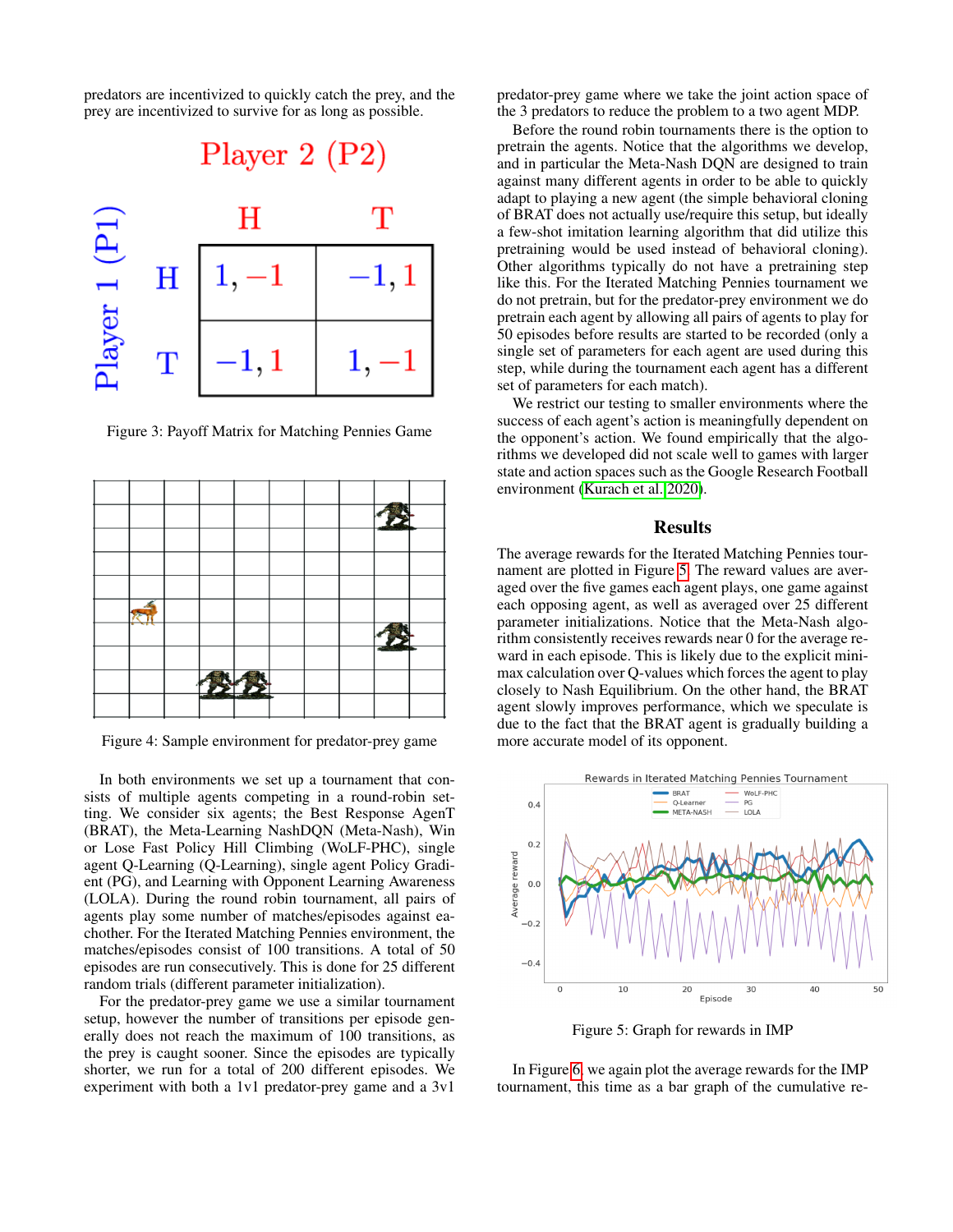ward over all 50 episodes. The BRAT and Meta-Nash agents perform competitively with other state of the art methods.

<span id="page-6-14"></span>

Figure 6: Bar graph for cumulative rewards in IMP

The average rewards for the 1v1 predator-prey tournament are plotted in Figure [7.](#page-6-15) Again we are plotting the average reward per episode which is averaged over the five different games the agent is playing and 25 different random initializations.

<span id="page-6-15"></span>

Figure 7: Results from 1v1 predator-prey tournament



Figure 8: Results from 3v1 predator-prey tournament

## References

<span id="page-6-1"></span>Al-Shedivat, M.; Bansal, T.; Burda, Y.; Sutskever, I.; Mordatch, I.; and Abbeel, P. 2018. Continuous Adaptation via Meta-Learning in Nonstationary and Competitive Environments. *arXiv:1710.03641 [cs]* URL [http://arxiv.org/abs/](http://arxiv.org/abs/1710.03641) [1710.03641.](http://arxiv.org/abs/1710.03641) ArXiv: 1710.03641.

<span id="page-6-3"></span>Andriotis, C. P.; and Papakonstantinou, K. G. 2018. Managing engineering systems with large state and action spaces through deep reinforcement learning.

<span id="page-6-2"></span>Bansal, T.; Pachocki, J.; Sidor, S.; Sutskever, I.; and Mordatch, I. 2018. Emergent Complexity via Multi-Agent Competition. *arXiv:1710.03748 [cs]* URL [http://arxiv.org/abs/](http://arxiv.org/abs/1710.03748) [1710.03748.](http://arxiv.org/abs/1710.03748) ArXiv: 1710.03748.

<span id="page-6-11"></span>Bowling, M.; and Veloso, M. 2001. Rational and convergent learning in stochastic games. In *International joint conference on artificial intelligence*, volume 17, 1021–1026. Lawrence Erlbaum Associates Ltd.

<span id="page-6-4"></span>Daskalakis, C.; Goldberg, P. W.; and Papadimitriou, C. H. 2009. The complexity of computing a Nash equilibrium. *SIAM Journal on Computing* 39(1): 195–259.

<span id="page-6-8"></span>Fakoor, R.; Chaudhari, P.; Soatto, S.; and Smola, A. J. 2020. Meta-Q-Learning. *arXiv:1910.00125 [cs, stat]* URL [http:](http://arxiv.org/abs/1910.00125) [//arxiv.org/abs/1910.00125.](http://arxiv.org/abs/1910.00125) ArXiv: 1910.00125.

<span id="page-6-7"></span>Fan, J.; Wang, Z.; Xie, Y.; and Yang, Z. 2020. A Theoretical Analysis of Deep Q-Learning. *arXiv:1901.00137 [cs, math, stat]* URL [http://arxiv.org/abs/1901.00137.](http://arxiv.org/abs/1901.00137) ArXiv: 1901.00137.

<span id="page-6-10"></span>Foerster, J.; Farquhar, G.; Afouras, T.; Nardelli, N.; and Whiteson, S. 2017. Counterfactual Multi-Agent Policy Gradients. *arXiv:1705.08926 [cs]* URL [http://arxiv.org/abs/](http://arxiv.org/abs/1705.08926) [1705.08926.](http://arxiv.org/abs/1705.08926) ArXiv: 1705.08926.

<span id="page-6-12"></span>Foerster, J. N.; Chen, R. Y.; Al-Shedivat, M.; Whiteson, S.; Abbeel, P.; and Mordatch, I. 2018. Learning with Opponent-Learning Awareness. *arXiv:1709.04326 [cs]* URL [http:](http://arxiv.org/abs/1709.04326) [//arxiv.org/abs/1709.04326.](http://arxiv.org/abs/1709.04326) ArXiv: 1709.04326.

<span id="page-6-6"></span>Harsanyi, J. C.; Selten, R.; et al. 1988. A general theory of equilibrium selection in games. *MIT Press Books* 1.

<span id="page-6-0"></span>Hernandez-Leal, P.; Kartal, B.; and Taylor, M. E. 2019. A Survey and Critique of Multiagent Deep Reinforcement Learning. *Autonomous Agents and Multi-Agent Systems* 33(6): 750–797. ISSN 1387-2532, 1573-7454. doi:10. 1007/s10458-019-09421-1. URL [http://arxiv.org/abs/1810.](http://arxiv.org/abs/1810.05587) [05587.](http://arxiv.org/abs/1810.05587) ArXiv: 1810.05587.

<span id="page-6-13"></span>Kurach, K.; Raichuk, A.; Stańczyk, P.; Zając, M.; Bachem, O.; Espeholt, L.; Riquelme, C.; Vincent, D.; Michalski, M.; Bousquet, O.; and Gelly, S. 2020. Google Research Football: A Novel Reinforcement Learning Environment. *arXiv:1907.11180 [cs, stat]* URL [http://arxiv.org/abs/1907.](http://arxiv.org/abs/1907.11180) [11180.](http://arxiv.org/abs/1907.11180) ArXiv: 1907.11180.

<span id="page-6-5"></span>Lemke, C. E.; and Howson, J. T. ???? EQUILIBRIUM POINTS OF BIMATRIX GAMES 11.

<span id="page-6-9"></span>Li, S.; Wu, Y.; Cui, X.; Dong, H.; Fang, F.; and Russell, S. 2019. Robust Multi-Agent Reinforcement Learning via